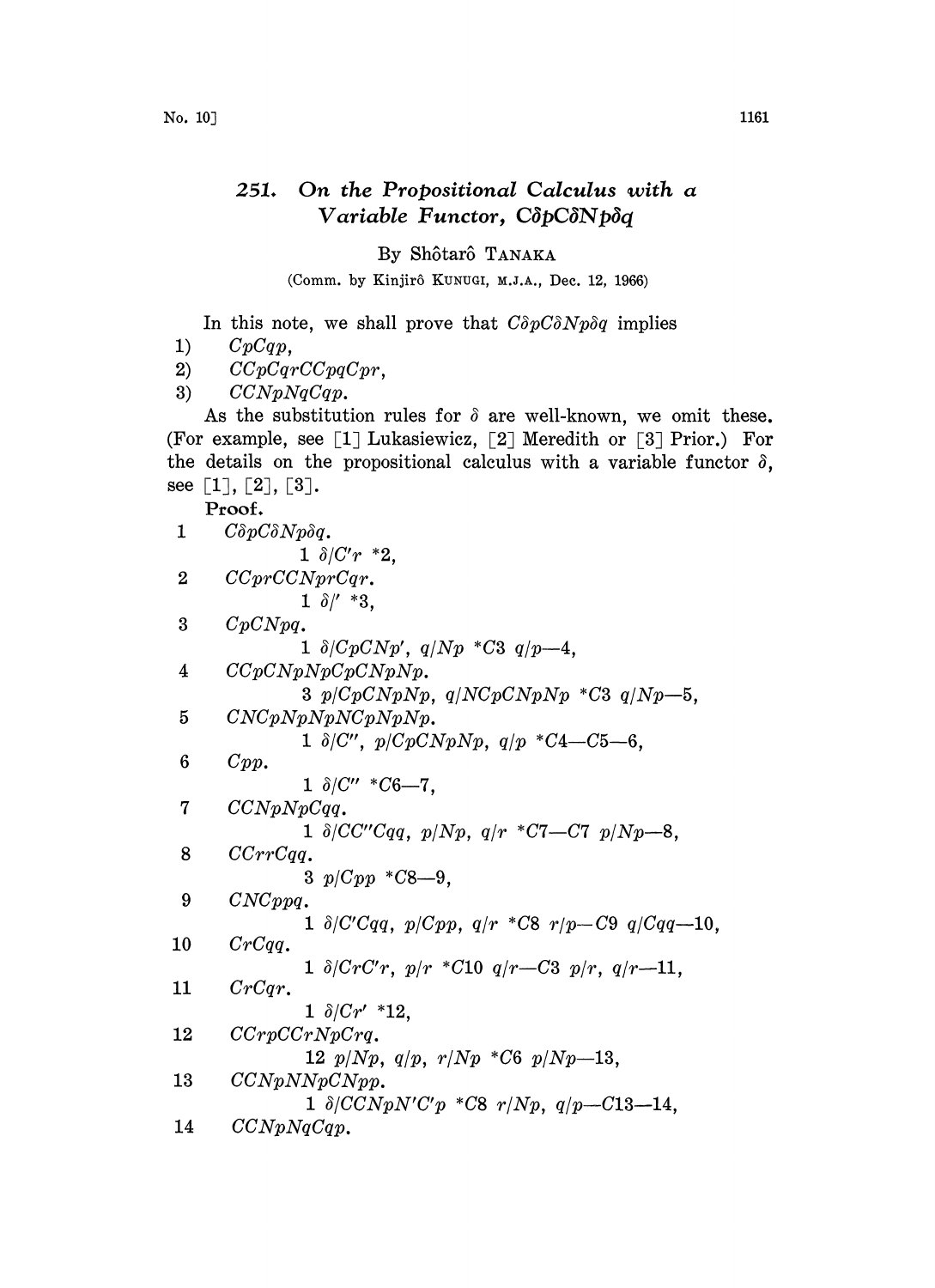|    | 11 $q/CNpCpr$ , $r/CpCNpr$ *C3 $q/r-15$ ,                                    |
|----|------------------------------------------------------------------------------|
| 15 | CCNpCprCpCNpr.                                                               |
|    | 1 $\delta/CC'CprCpC'r * C6 p/CpCpr-C15-16$ ,                                 |
| 16 | CCqCprCpCqr.                                                                 |
|    | 12 $r/p$ *C6-17,                                                             |
| 17 | CCpNpCpq.                                                                    |
|    | 11 $r/CcpNpCpr$ , $q/CNpr$ *C17 $q/r-18$ ,                                   |
| 18 | CCNprCCpNpCpr.                                                               |
|    | $1 \ \delta/CCrCCp^{\prime}Cpr$ *C11 $r/Cpr$ , q/Cpp-C18-19,                 |
| 19 | CCqrCCpqCpr.                                                                 |
|    | 16 $q/Cqr$ , $p/Cpq$ , $r/Cpr$ *C19-20,                                      |
| 20 | CCpqCCqrCpr.                                                                 |
|    | 16 $q/Cpq$ , $r/q$ *C6 $p/Cpq-21$ ,                                          |
| 21 | $CpCCpqq$ .                                                                  |
|    | 21 $p/CNCppq$ , $q/NCpp * C9 p/s=22$ ,                                       |
| 22 | CCCNCppqNCppNCpp.                                                            |
|    | 11 $r/Cpp$ , $q/CCCppqCpp$ *C6-23,                                           |
| 23 | CCCCppqCppCpp.                                                               |
|    | 1 $\delta$ /CCC'q'', p/Cpp, q/p *C23--C22--24,                               |
| 24 | CCCpqpp.                                                                     |
|    | 20 $p/CCpCqrCqCpr$ , $q/CCCpsCpCqrCCpsCqCpr$ ,                               |
|    | $r/CCCsCqrCCpsCpCqrCCsCqrCCpsCqCpr$ *C19                                     |
|    | $p/Cps, q/CpCqr, r/CqCpr-C19 p/CsCqr,$                                       |
|    | $q/CCpsCpCqr$ , $r/CCpsCqCpr-C16$ $p/q$ , $q/p-C19$                          |
|    | $q/s, r/Cqr - 25$ ,                                                          |
|    | $CCCCpCqrCqCprCCCpsCpCqrCCpsCqCprCCCCCpsCpCqr$                               |
|    | $CCpsCqCprCCCsCqrCCpsCpCqrCCsCqrCCpsCqCprCCCp$                               |
|    | $CqrCqCprCCCSCqrCCpsCpCqrCCsCqrCCpsCqCqr,$                                   |
| 25 | CCsCqrCCpsCqCpr.                                                             |
|    | 25 $p/s$ , $q/Cpq$ , $r/Cpr$ , $s/Cqr$ *C19-26,                              |
| 26 | CCsCqrCCpqCsCpr.                                                             |
|    | 25 $p/s$ , $q/Cqr$ , $r/Cpr$ , $s/Cpq$ *C20-27,                              |
| 27 | CCsCpqCCqrCsCpr.                                                             |
|    | 20 $p/ C p C p q$ , $q/ C C C p q q C p q$ , $r/ C p q$ * $C20$ $q/ C p q$ , |
|    | $r/q - C24 p/Cpq - 28$ ,                                                     |
| 28 | CCpCpqCpq.                                                                   |
|    | 27 $p/Cpq$ , $q/CpCpr$ , $r/Cpr$ , $s/CpCqr$ *C26                            |
|    | $s/p - C28$ q/r-29.                                                          |
| 29 | CCpCqrCCpqCpr.                                                               |

Theses 11, 14, and 29 are axioms by J. Lukasiewicz. Therefore the proof is complete.